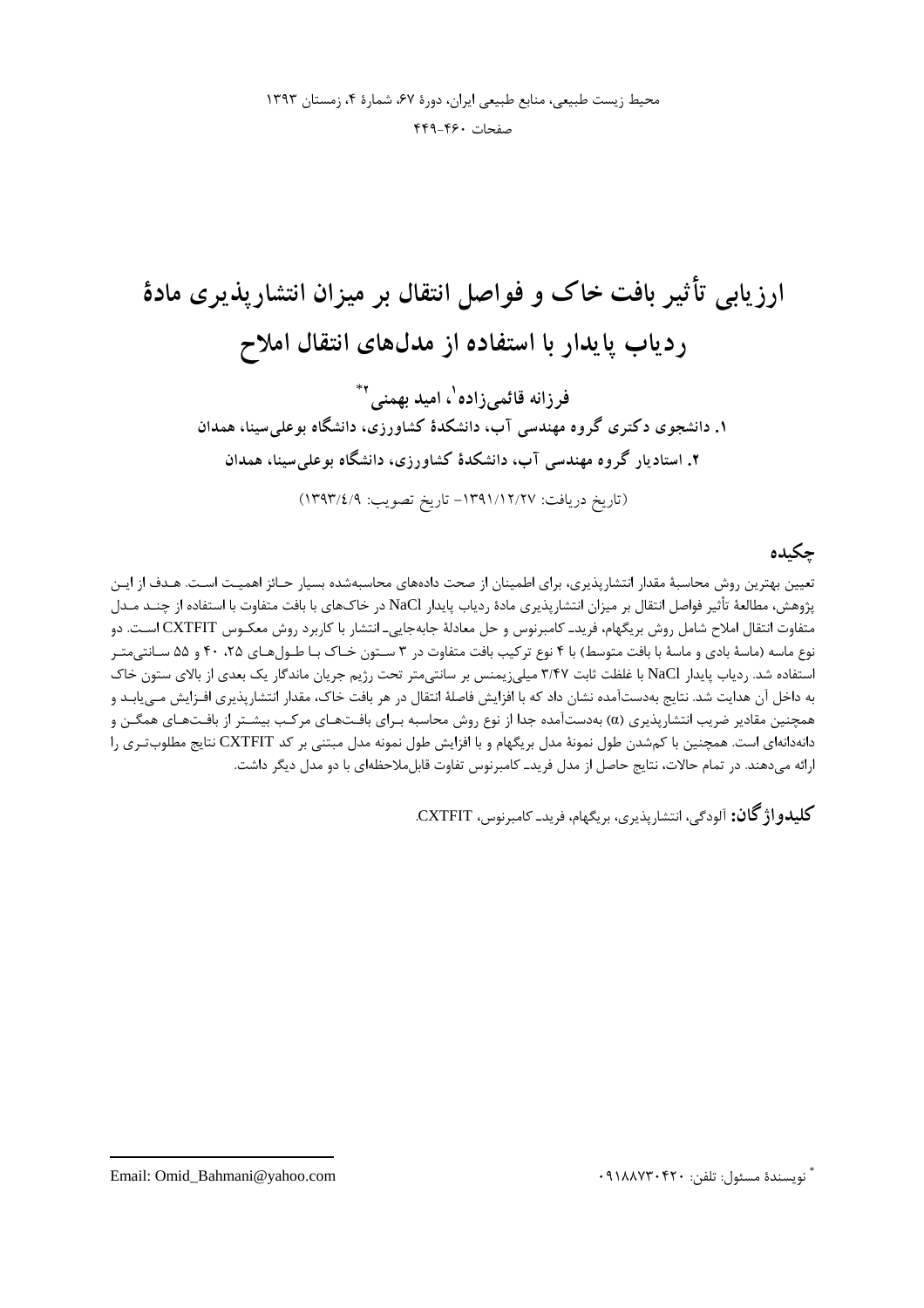#### ١. مقدمه

آلودگی هایی کـه درنتیجـهٔ فعالیـت انسـان (در بخـش کشاورزی و یا صنعت) وارد محیط زیست مے شـوند، سبب بروز مشکلات زیستمحیطی فراوانی مے شـوند. نشـت ايـن آلاينــدههــا از خــاک بــه ســمت آبهـاي زیرزمینی سبب آلودگی آنها میشود و استفاده از این منابع را با محدودیتهای فراوانیی روبهرو میکند. پیداکردن، پایش و نوآوری در پیدایش مناطق جدید و عوامل آلایندهٔ آبهـای زیرزمینـی از مسـائل مهـم در مدیریت منابع زیستمحیطی هستند. پـیشبینـی و مکان یابی عوامل آلایندهٔ سفرههای آب زیرزمینی یکے از اولويتهاي تحقيق و پژوهش در منابع آب است.

بهطور کلی، املاح و مواد را مـی تـوان بـه دو گـروه ترکیبپذیر (ناپایدار) و ترکیبناپـذیر (پایـدار) تقسـیم کرد. مـواد ترکیـبپـذیر در ضـمن عبـور از خـاک در معرض واكنشهـاي گونـاگون شـيميايي و بيولـوژيكي قرار میگیرند و از کمّیت آنها در طول مسـیر کاسـته می شود. این واکنشها در فراینـدهایی ماننـد جـذب و دفع سطحي، تبـادل يـوني، انحـلال و تـهنشـيني و اکسیداسیون و احیـا جلـوهگـر مـیشـوند. بسـیاری از فلزات سنگین بهآسانی جذب سطحی رسها شده و یا در شبكهٔ تبلور آن زندانی میشوند. بهعكـس برخـی از یونها مانند کلر با همان کمّیتی که وارد خاک شدهاند از آن خارج می شوند (یعنی در خاک پایدارنـد) و یـون آرمانی برای آزمـون نظریـهٔ ترابـری مـواد و امـلاح در خاک به شمار می آید (Bybordi, 2006).

مکانیسمهای مؤثر در انتقال امـلاح شـامل جریـان تــودهاي يــا جابــهجــايي`، پخشــيدگي<sup>٢</sup>مولكــولى و انتشار <sup>۳</sup>مکانیکی است. منظـور از جریـان روان امــلاح، نوعي جريان است كه از قانون دارسي پيروي مـي كنــد (Bybordi, 2006). با اضافه كردن يك مـادة آلاينـدة محلول در آب روی سطح خاک، این ماده بهوسیلهٔ آب در داخل خاک جریان می یابد. به این نوع جابـهجـایی ماده در خاک جابهجـایی گفتـه مـی شـود ( Cortis & .(Berkowitz, 2003).

- 2. Diffusion
- 3. Dispersion

در مكانيسم جابهجايي، جريـان غيـريكنواخـت آب در خلل و فـرج خـاک سـبب انتقـال امـلاح در خـاک می شود. در یخشیدگی عامل حرکت مواد انحلال یافتـه در خاک شیب غلظتی است که بر اثر تفاوت غلظتها در محلول خاک ایجاد شده است. مواد انحلال یافته با توزيع غيريكنواخت، بـدون توجـه بـه سـاكنبـودن يـا حرکت خود محلول، پخشیدگی می یابند. جریـان روان املاح سبب میشود که بـا ایجـاد فراینــد انتشـار آبــی فراينــد يخشــيدگي هــم دگرگــون شــود ( Bybordi,  $. (2006)$ 

تفکیک پخشیدگی مولکولی و انتشـار آبـی کـه در طول مسیر جریان در خاک رخ میدهـد و در شـرایط اشباع انتشار آبی بر پخشیدگی مولکولی غلبه میکنـد. انتشار آبی یا در جهت طـولی یـا در جهـت عرضـی (جهت عمود بر جريان) رخ مي دهد. علامـت منفـي در آن مبيّن وقوع فرايند انتشار از نقاطي با غلظت بيشـتر به كمتر است (Bybordi, 2006).

## $^{\mathfrak k}$  BTC منحنی رخنه

هنگامی که مایعی با غلظت یا ترکیب مشـخص (C<sub>0</sub>) و متفاوت از محلول خاک در ستونی تزریق میشود. اگـر زهأب اين ستون را از بخـش انتهـايي آن جمـعأوري و تجزیه کنیم، مشاهده می شود که این ترکیب بـا زمـان تغییر می یابد و درنهایت مـایع تزریــقشــده جــایگزین محلول خاک موجود میشود. منحنی بهدسـتآمـده از رسم غلظت مـادهٔ مـورد نظـر در زهآب خروجـي (C) برحسب زمان يا برحسب حجم تخلخل (U) را منحنى رخنه مینامنـد. در ایـن منحنـیهـا غلظـت یـون در محلول نفوذي به حجم تجمعي سيال و يـا بـه عبـارت دیگر بـه حجـم خلـل و فـرج خـاک (U) ا<sub>ر</sub>تبـاط داده می شود (Barzegar, 2001). شکل ۱منحنی های رخنـه برای حالتهای مختلف انتقال املاح در خاک شامل حركت پيســتوني امــلاح (منحنــي الــف)، حركــت واكنشiيذير (آلاينـدۀ يايـدار) (منحنـى ب)، حركـت ترجیحی (منحنی ج)، حرکت با تبادل پـونی (منحنــی د) و حركت بــا دفــع آنيــوني (منحنــی ه) آورده شــده است.

<sup>1.</sup> Convection Flow

<sup>4.</sup> Breakthrough curves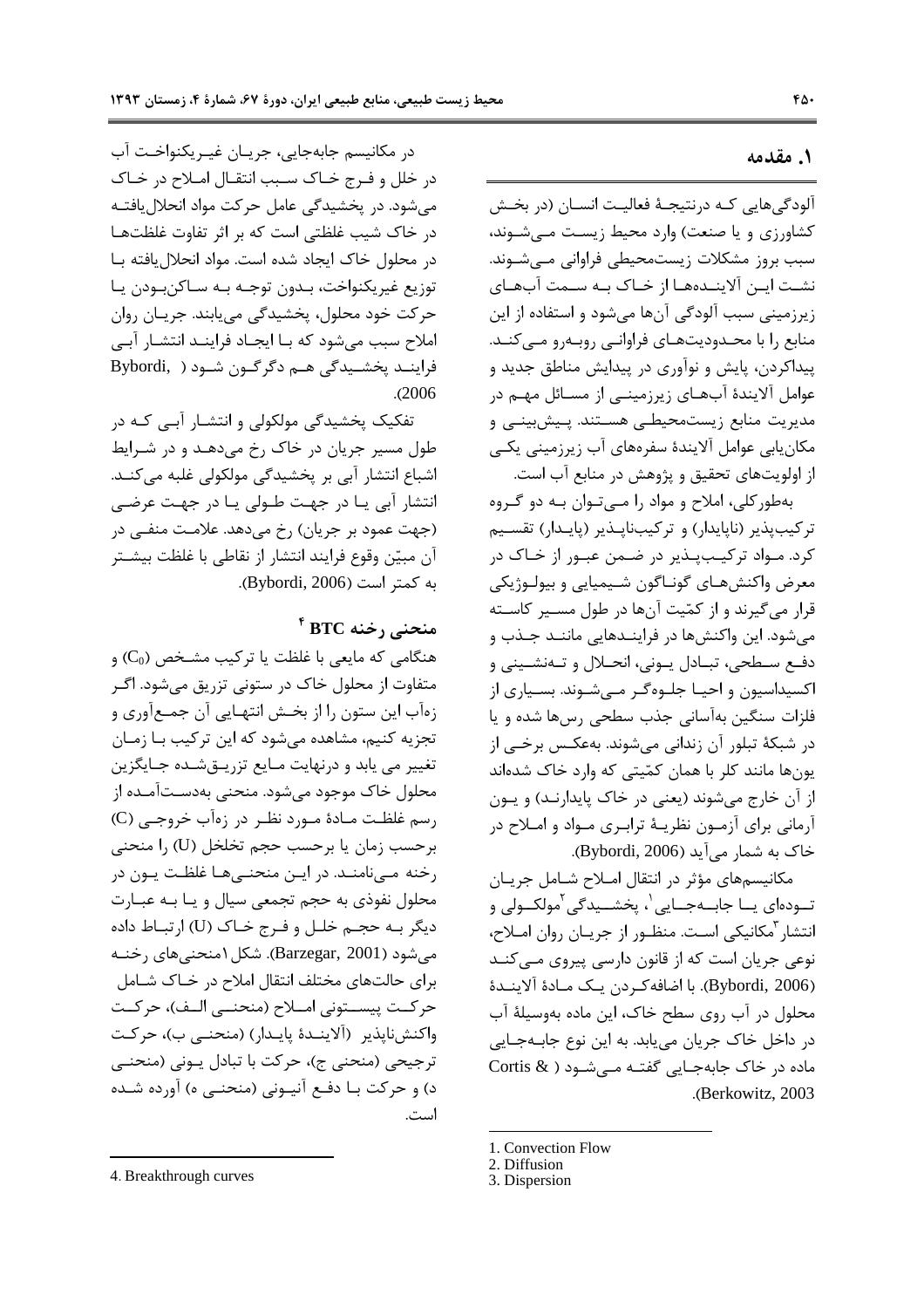

شکل۱. منحنیهای رخنه برای حالتهای مختلف انتقال املاح در خاک (نقل از Barzegar, 2001)

 $\sim$ 

فرم يكبعدي معادلة جابهجـايي\_انتشـار `` (CDE) در محـيط همگـن و متجـانس بـهصـورت زيـر اسـت .(Gillham & Cherry, 1982)

$$
\frac{\delta C}{\delta t} = D_L \frac{\delta^{\mathsf{T}} C}{\delta x^{\mathsf{T}}} - V \frac{\delta C}{\delta x}
$$
 (1)

كه در آن C غلظت محلول بـرحسـب جـرم در واحـد ر (ML-3) محجم (ML-3) مع الله عسير (m).  $D_L$  ضريب انتشـار هیدرودینامیکی در جهت طولی و V متوسط سرعت خطی آب در داخل خلل و فرج خاک (LT<sup>-1</sup>) است که از تقسیم سرعت دارسی بر تخلخـل خـاک بـه دسـت می آید  $\left(\mathrm{v}=\frac{\mathrm{q}}{\mathrm{q}}\right)$ در این معادله جـذب سـطحی امـلاح، واکنشهای رسوب و دیگر واکـنشهـای شـیمیایی در نظر گرفته نشده است. ضريب انتشـار هيـدروديناميک بهوسیلهٔ دو پارامتر زیر بیان می شود.

$$
D_{L} = \alpha V + D_{m} \tag{7}
$$

 $D_m$  (L) ضريب انتشارپذيرى محيط متخلخـل (L) ضریب یخشیدگی مولکولی محلول در محیط متخلخل cm/s ۱۰<sup>-۵</sup> اسـت. در سـرعتهـای بیشـتر از  $( L^2/T )$ مقدار  $\mathrm{D}_\mathrm{L}{=}\alpha \mathrm{V}$  و در سرعتهای ناچیز مقــدار آن برابـر است (Gillham & Cherry, 1982). کـه بـا $D_m = D_L$ توجه به فرمول ۲ می توان  $\alpha$  را بهصورت زیر نوشت.

\n (۳) 
$$
\alpha = (D_L - D_m)/V
$$
  
\n ó—ریب پخش\_یدگی مولکولی م-ؤثر (D<sub>m</sub>) بیاری  
\n خاکهای مختلف متفاوت است ولی آن را تقریباً در  
\n حدود <sup>۵</sup>۰۰ <sup>2</sup>6 n<sup>-2</sup>6 n<sup>-1</sup> 24 در نظر مےگیرنید. معادلهٔ انتقال  
\n املاح یک معادلهٔ مشتق جزئی غیرخطی استه به دویت  
\n فنظت (t) دارد. این نوع معادلات جوابهای زیادی  
\n فاند و برای اینکه جواب واحدی از آنها به دستت  
\n آید، باید شرایط اولیه و شرایط مرزی سیستم تعریف  
\n آید، باید شرایط اولیه و شرایط مرزی سیستم تعریف  
\n شود.  
\n

با استفاده از شرایط مرزی، رابطهٔ ۱ به صورت زیـر تعريف مي شود.

$$
\frac{C}{C_{.}} = \cdot .\Delta(\text{erfc}\left(\frac{x - v.t}{\tau\sqrt{D_{t}}}\right) + \exp\left(\frac{xI}{D}\right) \text{erfc}\left(\frac{x - v.t}{\tau\sqrt{D_{t}}}\right) \qquad (*)
$$

در محـیط متخلخـل بـرای شـرایطی کـه میـزان یخشیدگی خیلی زیاد، یا مقادیر طول نمونـه (L) و یـا زمان (t) به سمت مقـادیر زیـاد حرکـت کننـد، در آن صورت از قسمت راست معادله صرفنظر مـى كننـد و معادله به صورت زیر تبدیل می شود.

$$
\frac{C}{C} = \cdot \Delta(\text{erfc}\left(\frac{x - v.t}{\tau \sqrt{D_t}}\right) + \exp\left(\frac{xI}{D}\right) \text{erfc}\left(\frac{x - v.t}{\tau \sqrt{D_t}}\right) \tag{2}
$$

كه erfc متمم تابع خطا، x فاصله در طول مسير

<sup>1.</sup> Convection Dispersion Equation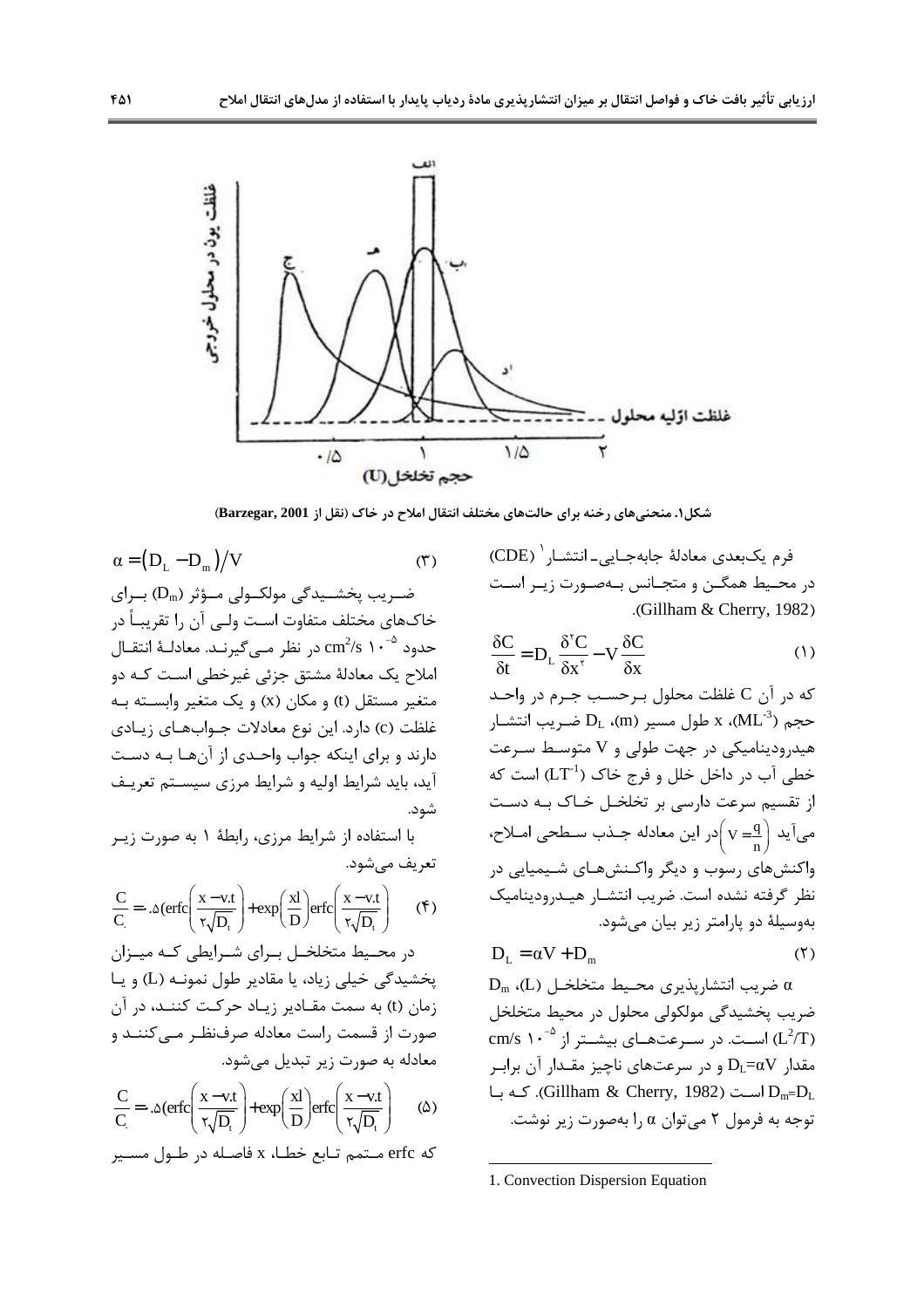جريان و v متوسط سرعت خطي آب در داخل خلـل و فرج است. معادلهٔ فوق که سادهشدهٔ معادلهٔ جابهجایی۔ انتشار (CDE) است، نتایج خــوبی را در آزمـایشهـای رديابي در ستونهاي اشباع و مواد ژئولوژيک همگن به دست داده است. ایـن مـدل بـرای جریـان آبشـویی ماندگار طراحی شده است.

برای محاسبهٔ  $D_L$  روشهای فراوانی توصیه شـدهانـد که میتوانند میزان  $D_L$  را با دقت قابل قبـولی محاسـبه كنند. اين روشها بـريايــهٔ معادلــهٔ جابــهجـايي\_ انتشـار (CDE) شکل گرفتهاند و برای آنالیز حرکت مواد بدون واکنش (پایـدار) در آبهـای زیرزمینـی بـه کـار بـرده می شوند. ازجملـهٔ ایـن روشهـا مـی تـوان بـه بریگهـام (Brigham)، فرید۔ کـامبرنوس (Fried-Combernous)، توماس (Thomas) و همچنیــن مـدلهای -SWMS Hydrus1D .CHEMFLOW .Cfitim .N3dade .2d 2dfatmic ،Hydrus2D و STANMOD اشاره كسرد .(Simunek et al., 1999; Simunek et al., 2008) ازجملهٔ مناسبترین این مدلها میتوان بـه مـدلهـای بریگهام، فرید\_ کامبرنوس و STANMOD اشـاره کـرد. برخی از پژوهشهای انجامشده با استفاده از این مدلها در شرایط مختلف خاک به شرح زیر هستند.

(Kirda & Nielson, 1973) با استغاده از ستونهای با قطر ۷/۵ و طول ۶۰ سانتی متر و خاک شن لومی مقدار انتشارپذیری کلراید را در حدود ۱ Maroufpour et al., ) سانتی متـر بـه دسـت آوردنـد. 2006) به این نتیجه رسیدند که میزان انتشـارپـذیری در خـاکـهـای ماسـهای بـا افـزایش ضـخامت نوسـان مثبت دارد ولي معنادار نيست. همچنـين مقايســهٔ دو مدل ریاضی بریگهام و فرید۔ کامبرنوس نشان داد کـه در فواصــل انتقــال طــولاني مقــادير انتشــارپذيري خاکهای ماسـهای همگـن بـا اسـتفاده از مـدلهـای مذکور یکسان بود و تفاوت معناداری بـا هـم نداشـتند .(Maroufpour et al., 2008)

در پژوهشی در سـال ۱۹۷۶ از مـدل CDE در بسـتهٔ نرمافزاری STANMOD برای بـرآورد حرکـت کلرايـد و نیترات در یک مزرعـهٔ ۱۵۰ هکتـاری اسـتفاده شـد. بـا استفاده از برازش مدل بر مقـادیر مشـاهدهشـده، سـرعت حركت آب در منافذ (V) و ضريب يـراكنش (D) ,ا بـراي

Biggar  $\&$  ) هر محـل نمونـهبـرداري بـه دسـت آمـد Nielsen, 1976). در پــژوهش ديگــري نحــوهٔ حركــت و جـذب آفـت كـش در سـتونهـاى خـاك بـاطـول ٢۵ سانتی متر و قطر ۵ سانتی متر بـرای یـک خـاک ماسـهای مخلوط با مونتموريلونيت بررسي شد، بدين منظور حالت غيرتعادلي معادلة CDE بـا اسـتفاده از كـد CXTFIT در حالت INVERSE در بستهٔ نرمافزاری STANMOD حل شد. نتايج حاصـل نشـاندهنـدۀ دقـت بـالاي مـدل بر محاسبةً ضريب (RMSE = ۱۱/۹)  $R^r = \cdot / \wedge T$ انتشارپذیری داشت (Nir et al., 2012). در پژوهشـی بـا استفاده از D2O بهمنزلهٔ ردیاب در یک خاک ماسـهای مقـدار ضـريب انتشـار هيـدروديناميكي محاسـبه شـد و منحنسي رخنسه در غالسب كسد CXTFIT در مسدل STANMOD رسم شد. نتايج حاصل ميزان V سرعت آب منفذي , cm/min · /٣۶٨۴ l و مقدار cm/min ٠/٢٩٨۴ بــا دقــت قابــل قبــول (٩٩/٠='R) نشــان داد (R) .(Pohlmeiera et al., 2009).

در سال ۲۰۱۰ برای حرکت دی کربوکسیلیت اسید در خاک ماسهای معادلهٔ CDE را در حالت غیرتعـادلی با استفاده از کـد CXTFIT در مــدل STANMOD  $\mathsf{y} < \frac{\mathsf{D}}{\mathsf{y}} < \mathsf{y}$ . حل شـد. نتایـج نشـان داد کـه نسبــت سـانتي متـر بـود و مقــدار Tvalue بـراي هـر يـک از یارامترهای محاسبهشده حداقل برابر یـک بـود. مقـدار RMSE محاسبهشده برای مدل نیز در تمام موارد Hwang & Lenhart, ) داشت ( ۰/۰۱ kwang & Lenhart, 2010). در پژوهش دیگری حرکت بر و روی با استفاده از حــل تحليلــي CDE بــا كــد CXTFIT در مــدل STANMOD شبیهسازی شد. نتایج نشان داد کـه در ستون خاک با مشخصات طول ۲۸ سـانتی متـر و قطـر ۸/۴ سانتی متر، حرکت روی نسبت به بر بسیار کنــدتر انجام می گیرد. همچنــین اثربخشــی بـالای سـاختمان خاک در حرکت بر را نشان داد (-Mahmood-ul .(Hassan, 2008).

توجه بـه نتـايج پـژوهشهـاي پيشـين، اثربخشـي فراوان محيط و طول مسير طبي زمـان را بـر فراينـد انتقــال امــلاح نشــان مــىدهــد. همچنــين تعيــين مناسب ترین روش، برای محاسبهٔ مقدار انتشارپذیری، در شرایط مختلف آزمـایش بـرای اطمینـان از صـحت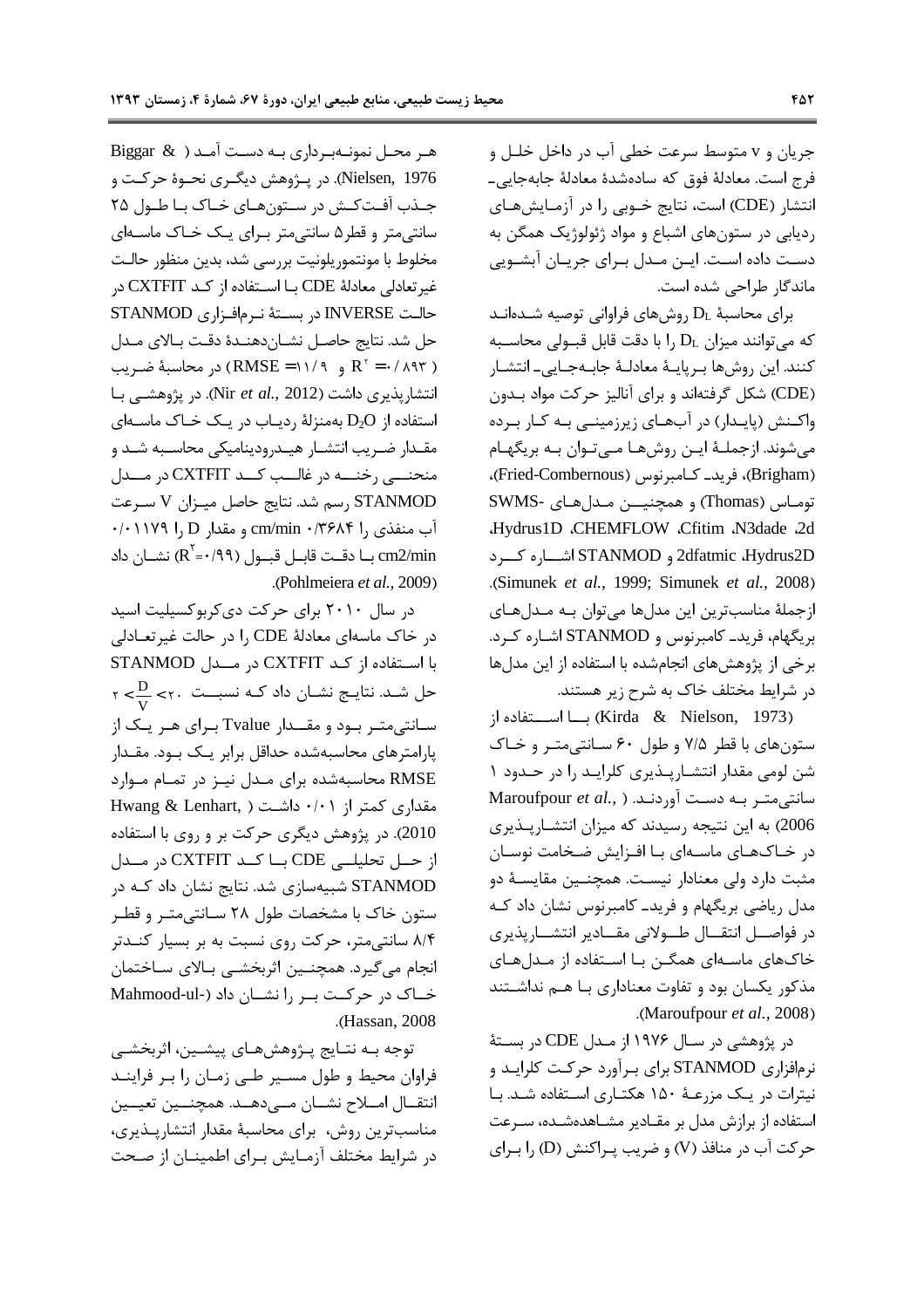دادههای محاسبهشده بسیار حائز اهمیت خواهـد بـود. بنابراین، هدف از پژوهش حاضر بررسـی نحـوهٔ انتقــال ردیاب NaCl در ۴ نـوع خـاک بـا طـول سـتونهـای مختلف است. محاسـبهٔ یـارامترهـای هیـدرودینامیک انتقال املاح در خاک، با استفاده از ۳ مـدل بریگهـام، فريد\_ كامبرنوس و مدل مبتنى بر حل معكوس معادلة جابهجایی- انتشار با استفاده از کـد CXTFIT انجـام شد و درنهایت مطلوبترین روش با توجـه بـه ویژگـی خاکهای استفادهشده تعیین شد.

# ۲. مواد و روشها

١.٢. شرايط انجام آزمايش در این آزمایش سه مخزن استوانهایشکل از جنس پلیاتیلن با ارتفاعهای ۳۰، ۴۵ و۶۰ سانتی متر و قطر دهانهٔ ۵ سانتے متر تهیه شد که یک طرف این لولـههـا با استفاده از فیلتر ژئوتکسـتال مناسـب مسـدود شـده بود. لولهها بهآرامی و بـادقـت از خـاک مـورد نظـر تـا ارتفاع های آزمایش شده پر شدند و بهمنظور ایجاد

شرایط جریان ماندگار ۵ سانتیمتر سر ستونهـا بـرای ايجاد هد ثابت جريان روى ستون خاک، خالي گذاشته شد. برای پرکردن لولهها از دو نوع ماسهٔ بادی و ماسـه با بافت متوسط با قطر دانههای ١/٥ میله متر با ۴ تركيب متفاوت استفاده شـد. نمونـهٔ اول ماسـهٔ بـادی به تنهایی و نمونههای بعـدی از اخـتلاط ۲۰،۱۰ و ۳۰ درصد ماسه متوسط با ماسهٔ بادی تهیه شـدند. درصـد تخلخل (n) بافتهــاي اســتفادهشــده بــهترتيــب برابــر ۰/۳۶، ۰/۳۲، ۰/۳۹ و ۰/۲۵ درصد بود. پس از پرکردن ستون ها مادة ردياب پايدار (بـدون واكـنش) NaCl بـا غلظت ثابت ٣/٤٧ ميلي; يمنس بر سانتي متر تحت رژیم جریان ماندگار یک بعدی از سر ستون خـاک بـه داخل آن هدایت شد. غلظت ردیـاب در سـتون خـاک  $C/C_0$  بهوسيلهٔ غلظت نسبي  $C/C_0$  بيان مي شود بهطوري كـه بيـانگر مقـدار غلظـت لحظـهاي خروجـي از سـتون C خاک در زمانهای مختلف است. سـتونهـای خـاک و نحوهٔ انجام آزمایش بهصورت شماتیک در شکل۲ نشان داده شده است.



شکل۲. نحوهٔ انجام آزمایش و ستونهای مختلف خاک

همزمان بـا شـروع آزمـايش، انـدازهگيـري غلظـت NaCl در حجم مشخص از زهآب خروجـي بـراي هـر ترکیب خاک با طول ستون مشخص بهطور جداگانه با استفاده از دستگاه EC سنج، انجـام گرفـت. اولـين قرائتها در زمـان ·=t مربـوط بـه غلظـت محلـول در مخزن و خاک بود. سپس نمونهبرداری در زمـانهـای

مختلف از شروع آزمایش تا رسیدن بـه غلظت ۳/۴۷ میلیزیمنس بر سانتی متر ادامه یافت. سپس با استفاده از حجـم تجمعـي خروجـي در واحـد زمـان و مساحت سطح مقطع هر استوانهٔ خاک سرعت دارسـی و از تقسیم آن بر درصد تخلخل متوسط سرعت خطی خلل و فرج در هر ستون تعيين شد.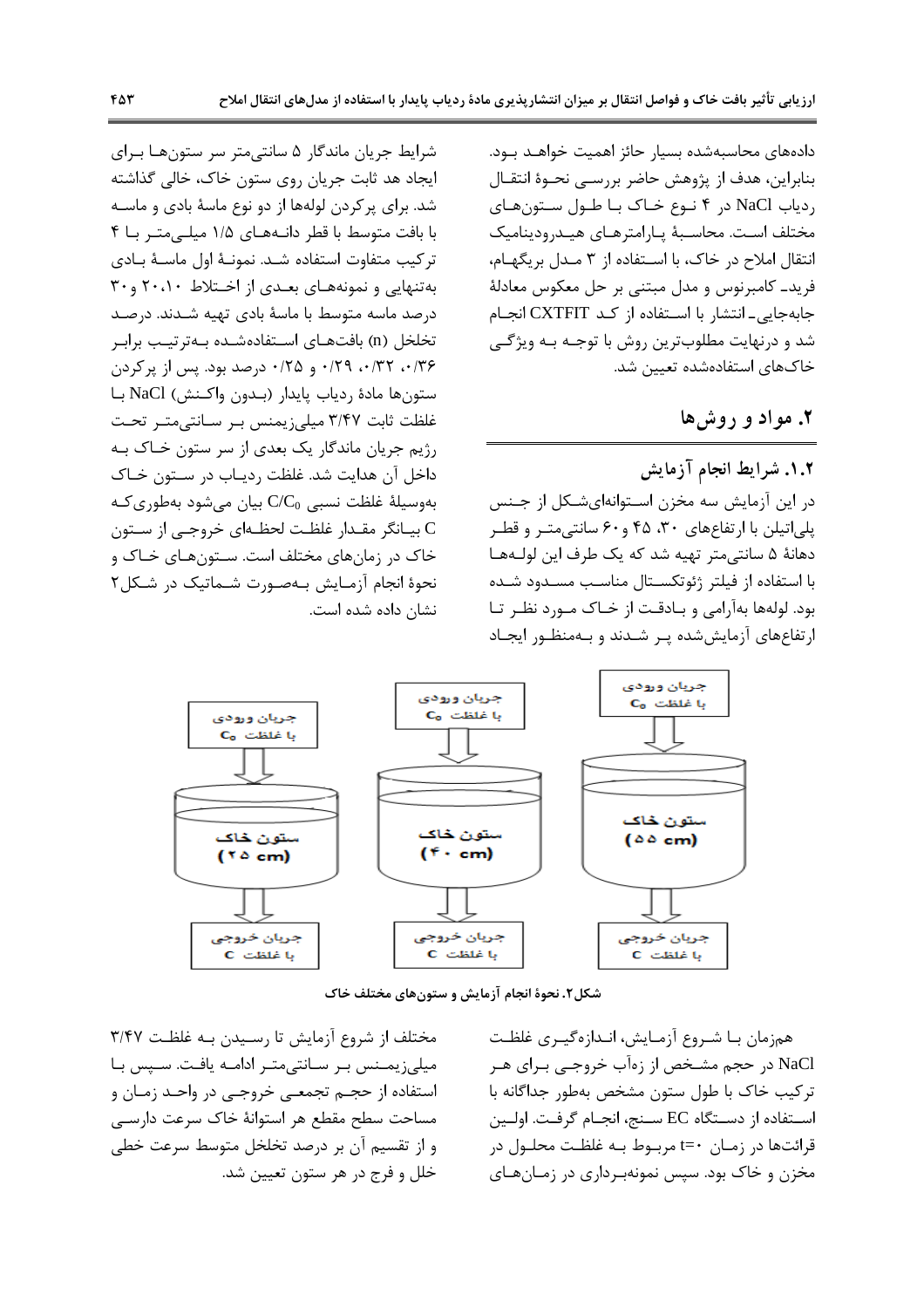بهطور معمول پارامترهای ورودی آن بـه روش معکـوس از دادههای منحنی رخنه بـه دسـت مــی آیـد. از طرفــی برخی از پارامترهای انتقـال امـلاح وابسـته بـه مقيـاس هستند و با تغییر مقیاس مقدار آنها نیز تغییر می کنـد. انتقال در هر ستون براساس معادلهٔ CDE با سرعت V و ضريب انتشـار هيـدروديناميكي (D<sub>L</sub>) معـين انجـام می شود. در این مدل بـرای سـادگی محاسـبات، مقـدار ضریب پراکنش در هر ستون وابسته به سـرعت جریـان فرض مي شود. (Van Genuchten, 1980) حل معكوس معادلهٔ جابهجایی۔ انتشار از طریـق کوچـکسـازی تـابع هدف كه شامل اختلاف ميانگين مربعات بـين اطلاعـات مشاهدهای و تخمین زده شده است، انجام می گیرد.

الگوريتمهاي انتقال املاح كـه پـارامترهـاي همرفـت، انتشار، پخشیدگی و جذب را می تواند شامل شــود، همگــی در کد CXTFIT که در مدل STANMOD به کار گرفتـه شده است گنجانده شدهاند (Toride et al., 1995.). همچنین این الگوریتم بهطور گسترده برای تجزیه و تحلیل انتقال املاح طی فرایند جذب خطی به کار گرفته میشــود .(Usunoff, 2009 Yolcubal & Akyol, 2007;)

بهمنظور تعيين ضريب انتشاريذيري (a) با استفاده از مقــدار ضــریب انتشــار هیــدرودینامیکی (D<sub>L</sub>) در ستون های خاک از ۳ روش بریگهام، فرید\_ کـامبرنوس وحل معكوس معادلة CDE با كد CXTFIT استفاده و نتایج حاصل مقایسه و بررسی شد.

براي محاسبة مقدار ضريب انتشار هيدروديناميكي (DL) با استفاده از روش بریگهام از روابط ۶ و ۷ و با استفاده از روش فريد\_ كامبرنوس از رابطـهٔ ۸ اسـتفاده شد. بهمنظور شبیهسازی حرکت NaCl در ستونهای خـاک از کــد CXTFIT در مــدل STANMOD در حالـت معكــوس (Inverse) اســتفاده و بــدين منظــور جريــان در حالــت اشــباع و يكنواخــت فــرض شــد. از معادلة CDE در حالت تعادل استفاده شد.

۳. نتايج

شکلهای ۳ تا ۵ منحنی رخنهٔ خاکهـای ماسـهای در  $(c/c_0)$  ضخامتهای مختلف را براساس نسبت غلظـت در برابر حجم آب تخلخل(U) نشان مے دھند. ۲.۲ معرفی مدلهای استفادهشده

۰۱.۲.۲ مدل بر یگهام مدل بریگهـام بـرای اولـین بـار در سـال ۱۹۷۴ بـرای دستیابی به مقدار ضریب انتشار هیـدرودینامیکی استفاده شد.

$$
U = (V.t)/L \tag{9}
$$

کـه در آن U تعـداد کـل حجـم آب تخلخـل عبـوري (بدون بعد)، V متوسط سرعت خطي، L طـول سـتون خاک وt زمان است.

با توجه به مدل بریگهام ترسیم غلظت نسبی سیال خروجی بـه ورودی در مقابـل  $/(U^{-\Delta})/(U^{-1})$  روی یـک كاغــذ خطـــى احتمــالات انجــام مـــى گيـــرد. بــا فرض ( ۲/۰۱)/(( - U = (U = ) ضريب انتشار هيــدروديناميكي را می توان با استفاده از رابطهٔ زیر محاسبه کرد.

$$
D_{L} = \left(V \times \frac{L}{\lambda}\right) \left(Y_{\text{max}} - Y_{\text{max}}\right)^{r}
$$
 (Y)

و  $Y_{\cdot\wedge s}$  مقدار Y متناسب بـا غلظـت نسـبى Y  $\cdot$ برابر ۰/۱۶ و ۰/۱۶ است.

٢.٢.٢. مدل فريد\_ كامبر نوس در مدل فرید۔ کامبرنوس  $D_L$  بهصورت زیـر محاسـبه مے شود (۸).

$$
D_{L} = \frac{1}{\lambda} \left( \frac{L - V_{C} t_{. / \lambda^{c}}}{(t_{. / \lambda^{c}})^{1/ \Delta}} - \frac{L - V_{C} t_{. / \lambda^{c}}}{(t_{. / \lambda^{c}})^{1/ \Delta}} \right)^{r}
$$
(A)

در این آزمایش  $\rm V_{C}$  سرعت حرکت آلاینــده داخـل خلل و فرج خاک است که از منحنی رخنه آزمایشهـا L با استفاده از رابطهٔ  $\rm V_c$  =  $\rm L/t_{\rm /s}$  محاسـبه مـیشـود. طول ستون خـاک و t<sub>۰/۸</sub>, t<sub>۰/۸</sub> و t<sub>۰/۸۴</sub> بـهترتيـب زمـان رسيدن به غلظت نسبي ٠/١۶، ٠/٥ و ٠/٨۴ است.

#### **STANMOD** مدل STANMOD

مدل STANMOD برپایـهٔ روابـط توسـعه دادهشـده در مدلهای Hydrous یک و دو بعـدی عمـل مـی کنـد و كلية روابط براساس زبان برنامـهنويسـي فرتـرن توسـعه داده شده است. (Van Genuchten, 1980)در کد CXTFIT از زیر مدلهای STANMOD، یک مدل تودهای۔ پراکنشی به نـام CDE اسـتفاده مــ شـود کـه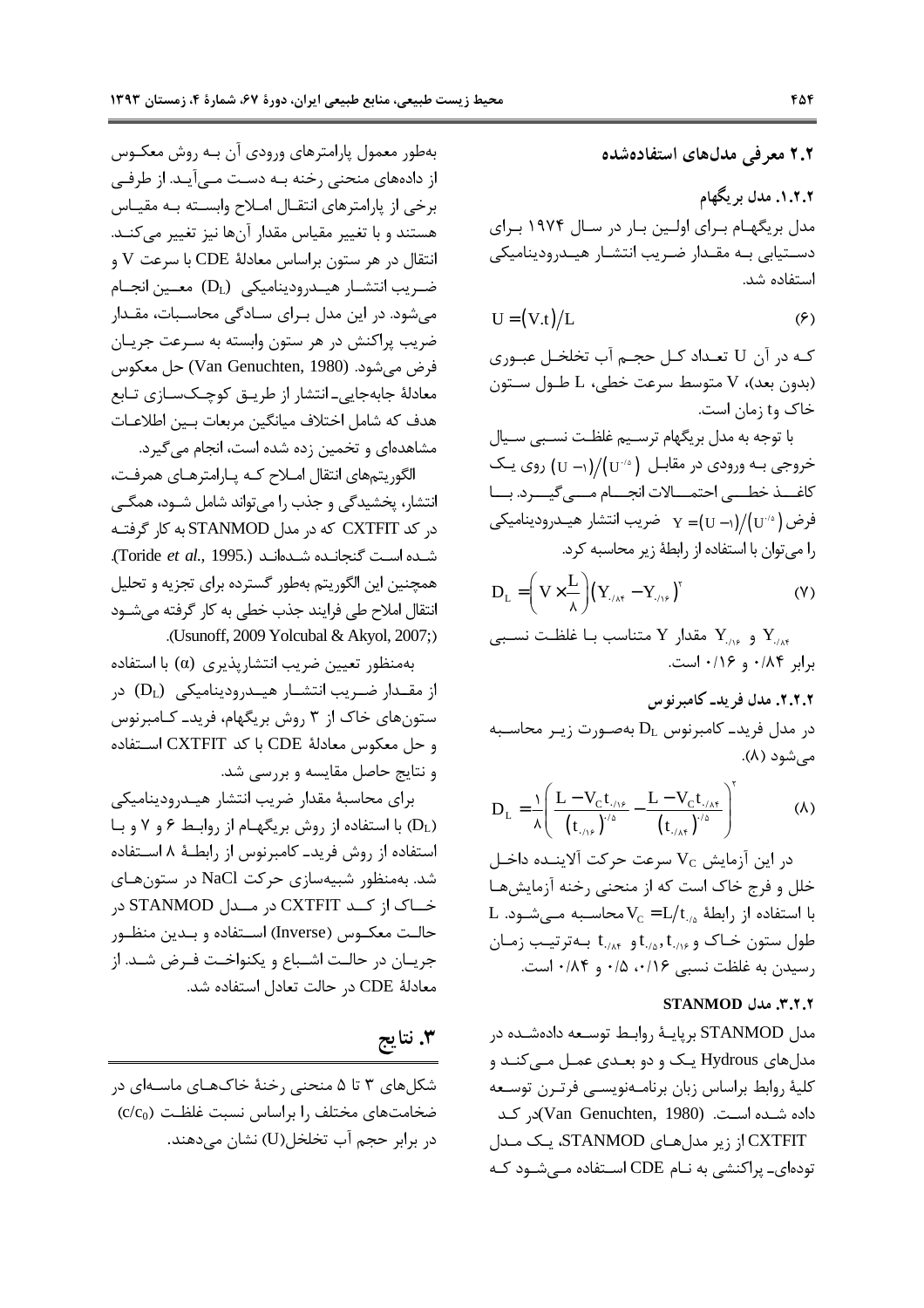

شکل۳. منحنی رخنهٔ خاکهای ماسهای در ضخامت ۲۵ سانتیمتری برحسب حجم آب تخلخل



شکل۴. منحنی رخنهٔ خاکهای ماسهای در ضخامت ۴۰ سانتیمتری برحسب حجم آب تخلخل



شکل۵. منحنی رخنهٔ خاکهای ماسهای در ضخامت ۵۵ سانتیمتری بر حسب حجم آب تخلخل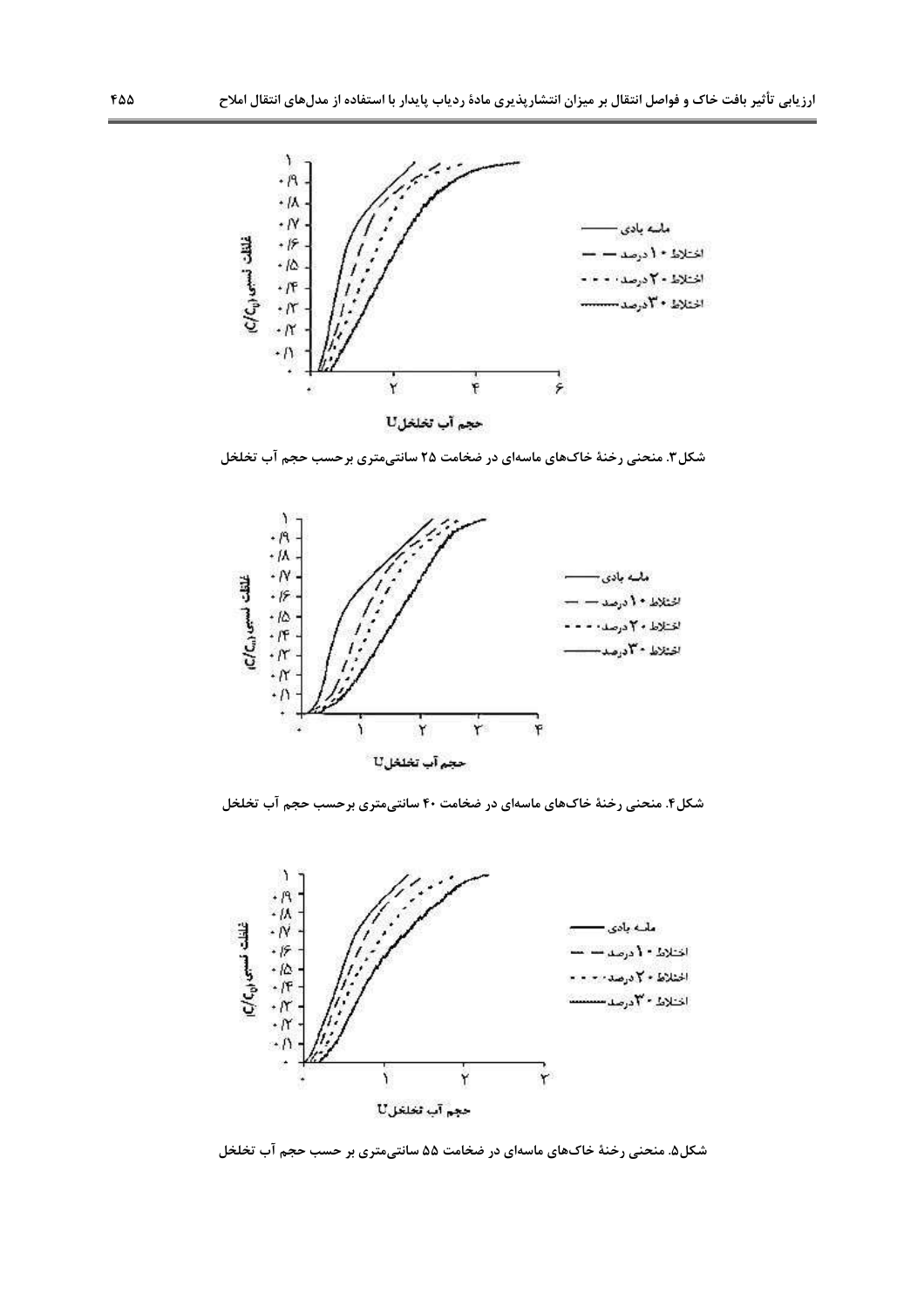با توجه به اینکـه آلاینـدهٔ اسـتفادهشـده در پـژوهش حاضر یک آلاینـدهٔ پایـدار (واکـنش:نایـذیر) بـوده اسـت، انتظار می رود شکل منحنبی رخنـه حاصـل یـک نمـودار زنگولهای متقارن شبیه نمودارب در شکل ۱ باشد (Barzegar, 2001). مقايســــهٔ نمودارهـــای حاصــــل (شکلهای ۳ تا ۵) با شکل ۱ نشان داد کـه بـرای تمـامی حالتهای آزمایش شده نمودار رخنه حاصل یـک نمـودار نصفه است و تقارن نـدارد. علـت ايـن مسـئله مـىتوانـد كمبودن زمان آزمايش باشـد. بـا افـزايش زمـان آزمـايش می توان یک نمـودار متقـارن کامـل رسـم کـرد. بررسـی شکلهای ۳ تا ۵ نشان میدهند که منحنی رخنـه بـرای ماسهٔ بادی بهتنهایی بالای سایر منحنیها قرار مے گیـرد. يعني در يک حجم تخلخل ثابت U ميزان غلظت امـلاح خروجي براي ماسهٔ بادي از ساير بافتها كمتر بوده است. بـا افـزايش طـول مسـير (از ضـخامت ٢۵ تــا ۵۵

سانتی،متری) غلظت ماده در خروجی نسبت به غلظت اولیه کاهش بیشـتری را نشـان مـی۵هـد و همچنـین تفاوت ۴ نوع بافت متفاوت استفادهشده در تغييرات غلظت نسبت به زمان در افزایش طول نمونـهٔ خـود را نشان میدهد. منحنی رخنه بیانگر زمان نسبی انتقـال سیال از میان محیط متخلخـل اسـت. افـزایش میـزان چولـگی به سمت راست در منحنی،های رخنــه بیــانگر افزايش هدايت هيـدروليكي در طـول فاصـلهٔ انتقـال و درنتيجه افزايش انتشـاريذيري اسـت (Theis, 1963).  $(D_L)$  ضریب انتشـار هیــدرودینامیکی (D<sub>L</sub>) درنهایــت بــا استفاده از منحنیهای رخنـهٔ رسـمشـده بـرای بافـت خاکهای مختلف اقدام به محاسبه با استفاده از ۳  $D_L$  مدل ذکرشده گردید. جدول ۱ مقادیر محاسبهشده را با استفاده از ۳ روش بریگهام، فریـد\_ کـامبرنوس و کد CXTFIT نشان مے دھد.

جدول۱. مقادیر انتشار هیدرودینامیکی (DL) محاسبهشده با سه روش بریگهام، فریدــ کامبرنوس و کد.CXTFIT

| اختلاط ۳۰ درصد                                     | اختلاط ۲۰ درصد                                     | اختلاط ۱۰ درصد                                     | ماسه بادی                                      | طول نمونه      | $DL \text{ (cm}^2\text{/s)}$ |
|----------------------------------------------------|----------------------------------------------------|----------------------------------------------------|------------------------------------------------|----------------|------------------------------|
| $\cdot$ / $\cdot$ $\mathsf{r}\mathsf{r}\mathsf{v}$ | $\cdot/\cdot$ ) 95                                 | $./-$ \ $55$                                       | $\cdot$ / $\cdot$ $\wedge$ $\varphi$           | ۲۵             | بر یگهام                     |
| $\cdot$ / $\cdot$ $\uparrow$ $\uparrow$            | $\cdot$ / $\cdot$ $\Delta V\Delta$                 | .4.049                                             | .7.5151                                        | ۲۵             | فرید۔ کامبرنوس               |
| $\cdot$ / $\cdot$ $\uparrow$ $\vee$ $\uparrow$     | $\cdot$ / $\cdot$ $\uparrow$ $\uparrow$ $\uparrow$ | $\cdot$ / $\cdot$ ۳۱۸                              | $\cdot$ / $\cdot$ $\uparrow$ $\vee$ $\uparrow$ | ۲۵             | <b>CXTFIT</b>                |
| $. / . \Delta \Upsilon f$                          | .4.59.                                             | $\cdot/\cdot$ ) $\wedge\Upsilon$                   | $\cdot/\cdot \cdot \wedge q$                   | ۴٠             | بريگهام                      |
| . / . 907                                          | .4946                                              | $\cdot$ / $\cdot$ $\wedge$ $\vee$                  | $\cdot$ / $\cdot$ $\vee$ $\cdot$ $\vee$        | $\mathbf{r}$ . | فرید۔ کامبرنوس               |
| $\cdot$ / $\cdot$ $\Delta$ $\Lambda$ $\tau$        | $\cdot$ / $\cdot$ $\Delta$ $\epsilon$ $\tau$       | $\cdot$ / $\cdot$ $\uparrow$ $\uparrow$ $\uparrow$ | $\cdot/\cdot \cdot \wedge \tau$                | ۴٠             | <b>CXTFIT</b>                |
| .1.049                                             | .1.799                                             | $\cdot$ / $\cdot$ $\uparrow$ $\cdot$ $\uparrow$    | .4.98                                          | ۵۵             | بر یگهام                     |
| .799.                                              | .7158V                                             | .7159.                                             | .711A                                          | ۵۵             | فريد_ كامبرنوس               |
| $\cdot/\cdot\cdot$ \ \                             | .7.59                                              | $\cdot/\cdot \setminus \Delta$                     | $.  . \$                                       | ۵۵             | <b>CXTFIT</b>                |

مقدار مقادیر ضریب انتشارپذیری (α) با استفاده از رابطهٔ ۳ محاسبه شد. شکلهای ۶ تا ۸ مقدار ( α محاسبهشده را براساس مقدار D<sub>L</sub> تعیین شده با استفاده از سه روش ذکرشده را نشان میدهند.



نوع اختلاط

شکل۶. ضریب انتشار پذیری (α) محاسبهشده با استفاده از مقدار ,D تعیینشده براساس سه روش بر یگهام، فریدــ کامبرنوس و مدل CXTFIT برای ستون با طول ۲۵ سانتی متر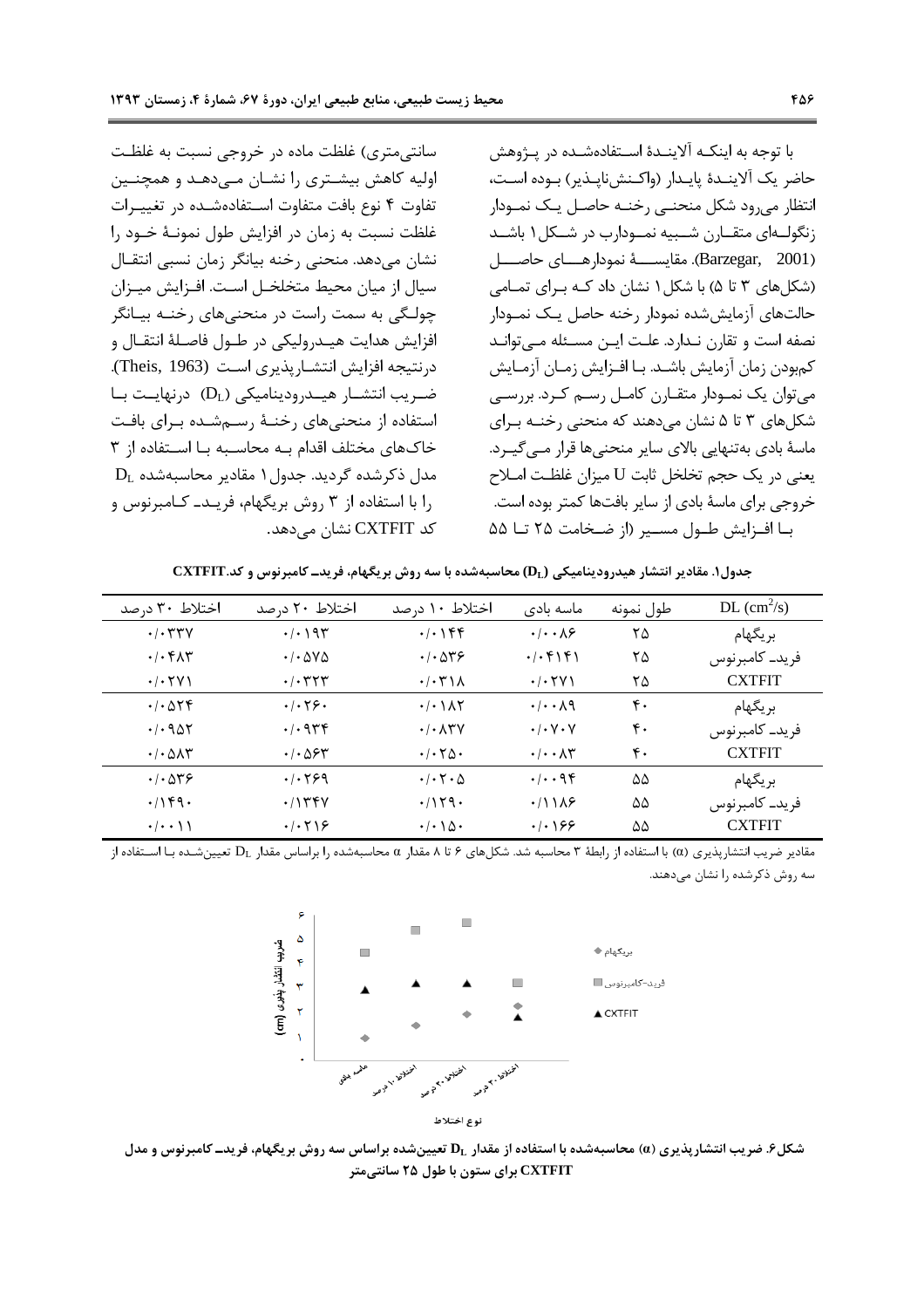

شکل ۷. ضریب انتشار پذیری (a) محاسبهشده با استفاده از مقدار ,D تعیینشده براساس سه روش بر یگهام، فریدــ کامبرنوس و مدل CXTFIT برای ستون با طول ۴۰ سانتی متر



شکل۸. ضریب انتشارپذیری (a) محاسبهشده با استفاده از مقدار  ${\bf D}_{\rm L}$  تعیینشده براساس سه روش بریگهام، فریدــ کامبرنوس و مدل CXTFIT برای ستون با طول ۵۵ سانتیمتر

وابستگی خاص لایـههـا بـه هندسـهٔ آنهـا باشـد. نبـود تجانس می تواند سبب پیچیدگی توزیع سرعت شــود کــه نتیجهٔ آن انتشار و گستردگی آلودگی در مقایسه بـا یـک محیط همگن و دانهدانهای است و نتایج پژوهش دیگـری نیز گویای این مطلب بود کـه انتشـاریذیری در محـیط غیرهمگن و نامتجانس مقادیر بیشتری نسبت بـه محـیط متجانس و همگن دارد (Zhang et al., 2006). در برخی پژوهشهای انجامشده وابستگی انتشارپـذیری و فاصـلهٔ انتقال در خاکـهای ماسهای تأیید شده است ,Al-Tabba) 2000)، اما در برخی دیگر نوسان مقادیر انتشـارپـذیری در محدودهٔ قابلقبول ناشـی از خطاهـای آزمایشـی و عوامـل دیگر دانسته شده است (Maroufpour et al., 2006). نتــايج پـــژوهش حاضـــر نشـــان داد كـــه مقـــادير

نتايج بەدستآمده نشان داد كە بەطـوركلـى، جـدا از  $L$ نوع روش استفادهشده در محاسبهٔ  $D_L$ ، با افـزایش فاصـلهٔ  $\alpha$  انتقال در هر بافت خاک مقدار  $\mathrm{D}_\mathrm{L}$  و به تبــع آن مقــدار افزايش مي يابد (جدول ١و شكلهاي ۶ تا ٨). بهطور كلبي، مي توان گفت كه ميزان انتشاريذيري (α) در خـاک ماســه بادی نسبت به سایر بافتها کمتـر اسـت و بـا افـزایش میزان اختلاط، انتشارپذیری بهطـور محسوسـي افـزايش می یابد (شکلهای ۶ تـا ۸). بررسـی شـکلهـای ۳ تـا ۵ نشان مے دھـد کـه تغییـرات هـدایت هیـدرولیکی کـه درنتیجهٔ افزایش ضخامت و تغییرات در بافت خاک است، سبب ایجاد یک دامنهٔ گسترده در مقـادیر انتشـاریذیری شده است. مقــادیر بــالای یخشــیدگی بــهدســتآمــده در بافتهای مرکب می تواند بهعلت نبود تجـانس محـيط و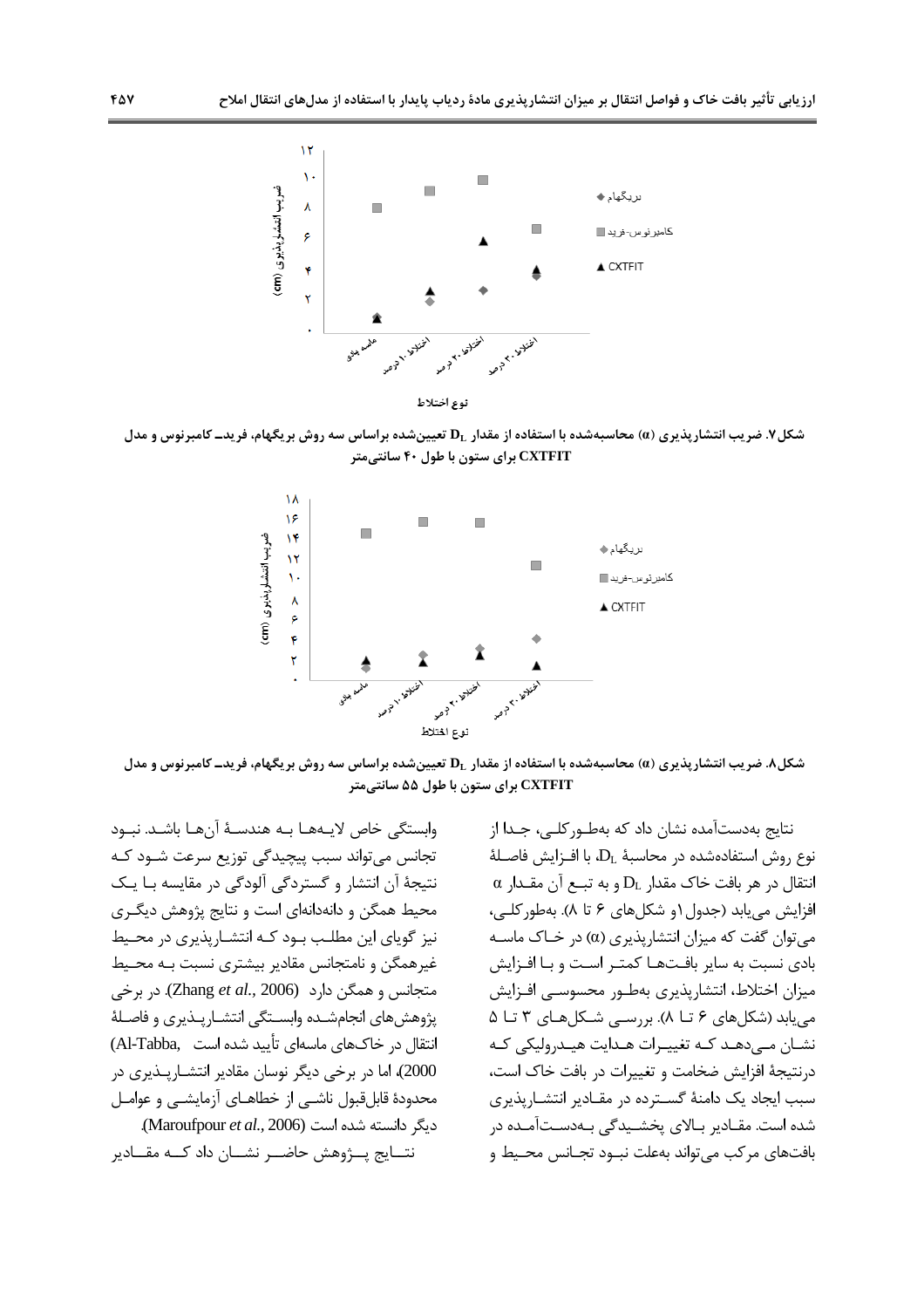Al-Tabba, 2000; 1974). اما متفاوت از نتـايج حاصـل از یژوهشی دیگر است (Maroufpour et al., 2008) که تفاوت محسوسی بـین دو روش ذکـرشـده مشـاهده نكردند. نتايج حاصل از حل معكوس معادلة CDE با كد CXTFIT: تطابق زيادي ,ابا مدل بريگهام خصوصاً در فواصل انتقــال طــولاني نشــان داد (جـدول ۱ و شـكلهـای ۶ تــا ۸). مقــدار خطــای محاسبهشده (RMSE) و همچنـين ميـزان همبسـتگي در هر نوع بافت خاک بـا STANMOD در در مر نوع بافت خاک بـا $({\rm R}^2)$ طول نمونه مشخص در غالب جدول ۲ آورده شده است.

 $(D_L)$  محاسبهشده برای ضریب انتشار هیـدرودینامیکی و به تبع آن ضريب انتشاريذيري (α) توسط مدل فريـد\_ كـامبرنوس تفــاوت قابــلملاحظــهاي بــا دو روش ديگــر داشته است (جدول ۱ و شکلهای ۶ تــا ۸). ایـن تفـاوت در فواصل انتقال كوتاه و طولاني و در همهٔ انواع اختلاط مشاهده شد. این نتـایج بـا یافتــههـای حاصـل از چنــد یژوهش که گزارش کردهانـد در فواصـل انتقـال کوتـاه نتــايج دو مــدل بريگهــام و فريــدـ كــامبرنوس كــاملاً متفاوتاند و مقادیر بهدستآمـده بـرای انتشـاریـذیری خاکها با مدل بریگهام کمتر از نتایج بـهدسـتآمـده از مدل فريدـ كامبرنوس است، تطـابق دارد (Brigham, )

جدول۲. مقدار خطای محاسبهشده (RMSE) برای محاسبهٔ مقادیر ضریب انتشار هیدرودینامیکی (DL) و همچنین میزان همبستگی  $STANMOD$  (R2) در مدل OTANMOD

| RMSE $\text{(cm}^2\text{/s)}$                               | $R^2$        | Tvalue                                 | طول نمونه        | نوع خاک        |
|-------------------------------------------------------------|--------------|----------------------------------------|------------------|----------------|
| $\lambda$ 99 $\lambda$ .                                    | .795         | 1/15V                                  | ۲۵               |                |
| $\Delta$ ۴۳۹.                                               | .199         | .79444                                 | ۴٠               | خاک ماسهای     |
| <b>AYYY.</b>                                                | $\cdot$ /94  | $\cdot$ / $\wedge$ $\wedge$ $\wedge$   | ۵۵               |                |
| $f \wedge \cdot \wedge \cdot$                               | .199         | $1/\lambda f$                          | ۲۵               |                |
| $\cdot$ $\cdot$ $\cdot$ $\cdot$                             | .795         | $\cdot$ /۴۸۱۵                          | ۴٠               | اختلاط ١٠درصدي |
| $YYY \cdot \cdot$                                           | $.40 \times$ | 1/799.                                 | ۵۵               |                |
| $TV \wedge \cdot$                                           | .19V         | Y/YY                                   | ۲۵               |                |
| $5V \cdot 9$ .                                              | .790         | 1/19                                   | $\mathfrak{r}$ . | اختلاط ۲۰درصد  |
| 5Y5Y.                                                       | .790         | $\cdot$ / $V$ $\wedge$ $\wedge$ $\vee$ | ۵۵               |                |
| ۲۵۳۸۰                                                       | $.44\lambda$ | $Y/F9Y$ .                              | ۲۵               |                |
| YYYY                                                        | .790         | $1/\Upsilon$ $19.$                     | $\mathfrak{r}$ . | اختلاط ۳۰درصد  |
| $\mathbf{Y}\mathbf{\Delta}\cdot \mathbf{Q}\cdot \mathbf{C}$ | $.44\lambda$ | $\cdot$ /54                            | ۵۵               |                |
|                                                             |              |                                        |                  |                |

محاسبهشده برای طول نمونه ۲۵ سانتی متر با افزایش میزان اختلاط کاهش و میزان Tvalue افزایش پیدا کـرده اسـت تطـابق دارد (جـدول۲). ميــزان خطــاي محاسباتی مدل (RMSE) برای خاک ماسهای با طول سانتے متر برابر  $\rm cm^2/s$  ۸۹۹۷۰ است درحـالی کـه Cm<sup>2</sup>/s  $\rm cm^2/s$  ۲۵۳۸۰ این مقدار برای اختلاط ۳۰ درصـد بـه کاهش پیدا کرده و مقـدار Tvalue نیـز از ۱/۱۶ بـرای خاک ماسهای به ۲/۴۹ برای اختلاط ۳۰درصد افزایش یافته است (جدول ۲)، بـا افـزایش دقـت مـدل بـر اثـر افزایش اختلاط مقادیر محاسبهشده کد CXTFIT به مدل بریگهام برای فواصل انتقال کوتاهتر نزدیک شـده است (شکل۶). بـالابـودن ميـزان همبسـتگي در ايـن

 $(D_L)$  بررسی مقادیر ضریب انتشار هیدرودینامیکی و همچنین ضریب انتشاریذیری (a) محاسـبهشـده بـا استفاده از سـه روش بریگهـام، فریـدـ کـامبرنوس و مدل CXTFIT برای ستون بـا طـول ۲۵ سـانتیمتـر (جـدول ۱ و شـكل ۶) نشـان مـے دهـد كـه مقـادير محاسبهشده توسط دو مدل بریگهام و کـد CXTFIT كمترين ميزان تطابق را در اين طول نمونه دارند. ايـن عدم تطابق با افزايش ميزان اختلاط با ثابتبودن طول نمونه (۲۵ سانتی متر) کاهش می یابد، بهطوری که برای اختلاط ۳۰درصد بیشترین میهزان تطابق را در طول ستون ٢۵ سانتی متر مشاهده مےکنیم. ایـن مسـئله برای مدل CXTFIT با توجه به اینکه مقـدار RMSE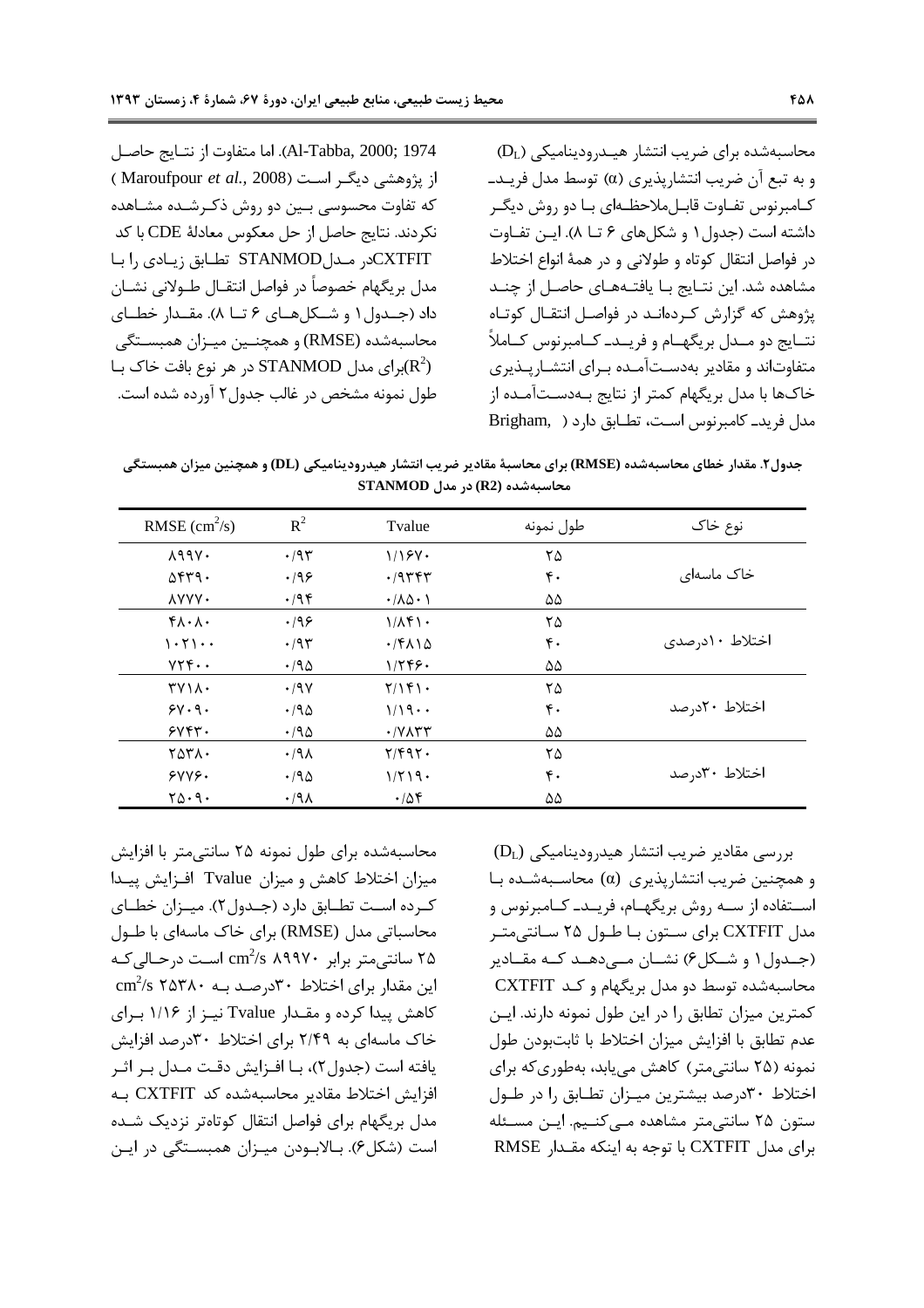حالت (٩/٠  $\mathbb{R}^2$ ) نشــان دهنــدهٔ کــار کر د بــالای مــدل است، در صورت یکسان بودن تعبداد دادههبای ورودی در فواصل انتقال کوتاه و طـولانی، بـا توجـه بـه دقـت بیشتر مدل بریگهام در فواصل انتقال کوتاه، استفاده از این مدل بر استفاده از کد CXTFIT ارجحیت دارد.

در فواصل انتقال طولانی تر (در مورد ایـن آزمـایش طول نمونهٔ خـاک ۴۰ و ۵۵ سـانتي متـر) جـدا از نـوع اختلاط، مدل بریگهام و کد CXTFIT نتـایج یکسـانی را نشان دادند. از این و با توجه به مناسببودن میـزان  $R^2$ همبستگی مدل CXTFIT (در تمام مـوارد میـزان نزدیک بـه یـک و بـالابـودن مقـدار Tvalue (مقـادیر نزدیک و بیشتر از ۰/۵) این مدل با توجـه بـه داشـتن خروجي پکسان و همچنين پيشبيني ميزان غلظت در بازەھای زمانی طولانی تىر از زمـان آزمـايش بـر مـدل بر یگهام ارجحیت دارد.

درمجموع استفاده از کـد CXTFIT در قالب مـدل STANMOD بر ساير مدلها ارجحيت دارد، زيـرا مـدل مذكور قابليتهاي متنوعي ازجمله محاسبهٔ غلظت (c) در فواصـل زمـاني طـولاني تـر از زمـان آزمـايش در صـورت شبيهسـازي صـحيح شـرايط آزمـايش، همچنــين رسـم منحنی رخنه برحسب زمان و هم برحسـب طـول نمونـه (شبیهسازی شـرایط آزمـایش در صـورت افـزایش طـول نمونه) ,ا داراست کـه در تجزیـه و تحلیـل بهتـر پدیـدهٔ مطالعهشده حـائز اهميـت اسـت. اگرچـه بـراي حصـول اطمينان از صحت نتــايج آن خصوصــأ در فواصــل انتقــال کوتــاهتــر اســتفاده از تعــداد دادهٔ ورودی بیشــتر توصــیه مي شود. همچنين مقايسـه و تطبيــق دادههــاي خروجــي مدل در فواصل انتقــال کوتــاه بــا مــدل بریگهــام توصــیه مے شــود. در فواصــل انتقــال طــولانی اســتفاده از کــد

CXTFIT در حالت حل معکوس در مدل STANMOD برای خاکهای ماسه با دقت بالا قابل قبیول و مناسب اسـت. ايــن نتيجــه بــا نتــايج حاصــل از پــژوهشهــاي انجام گرفته روی ستونهایی به طـول ۵۳/۴، ۵۳/۹، ۵۳/۱ و ۵۲/۴ ســانتى متـــر (Zhang et al., 2006)، ۹/۷۲ سانتے متر (Pohlmeiera et al., 2009) و ۱۵ سانتے مت (Hwang & Lenhart, 2010) تطابق دارد، که درمجموع ایــن پژوهشــگران کــارایی مــدل را بــرای فواصــل انتقــال طولانی تر بیشتر دانستهاند.

# ۴. بحث و نتیجه گیری

انتشاریذیری یکی از پارامترهای مهم استفادهشـده در معادلهٔ جابهجایی ـ انتشار است که مقدار آن مــی توانــد تابع فاصـله انتقـال (و يـا طـول آبخـوان) و همچنـين ويژگى هـاى محـيط متخلخـل باشـد. بنـابراين، نحـوهٔ محاسـبه و نـوع مـدل اسـتفادهشـده در تعیـین آن بهمنظور حصول اطمينان از صحت مقادير محاسبهشده بسیار مهم است. این مسـئله خصوصـاً در تعميم نتايج مطالعـاتي نظيـر يــژوهش حاضـر و ســاير مطالعات انجامشده بر روی ستونهای خاک، به محیط طبيعي حـائز اهميـت اسـت. نتـايج چنـين مطالعـاتي می تواند در پروژههای مدیریت آبخوان شامل شناسایی نقاط دارای پتانسیل بالا برای انتقال آلـودگی ناشـی از فعالیتهای کشاورزی و صنعتی، به چـاههـای شـرب و کشاورزی و همچنین در تعیین نقـاط مسـاعد تغذیـهٔ مصـنوعي آبخـوان بــا اســتفاده از آبِهـاي نامتعــارف استفاده شود.

### **REFERENCES**

- 1. Al-Tabbaa, A., Ayotamuno, J. M., 2000. One dimensional solute transport in stratified sands at short travel distances. Hazardous Materials  $73, 1-15.$
- 2. Barzegar, A.R., 2001. Advanced Soil Physics. University Press, Shahid Chamran Ahvaz, 317 p (in Persian).
- 3. Biggar, J.W., Nielsen, M., 1976.Spatial variability of the leaching characteristics of a field soil. Journal of Water Resourses 12, 78-84.
- 4. Brigham, W.E., 1974. Mixing equations in short laboratory columns. Journal of society Petroleum Engineering 14, 91-99.
- 5. Bybordi, M., 2006. Soil physics. University Press, Tehran, 671 p (in Persian).
- Cortis, A., Berkowitz, B., 2003. Anomalous  $6<sup>1</sup>$ Transport in "Classical" Soil and Sand Columns. Journal of Soil Science, Society of America 12, 78-85.